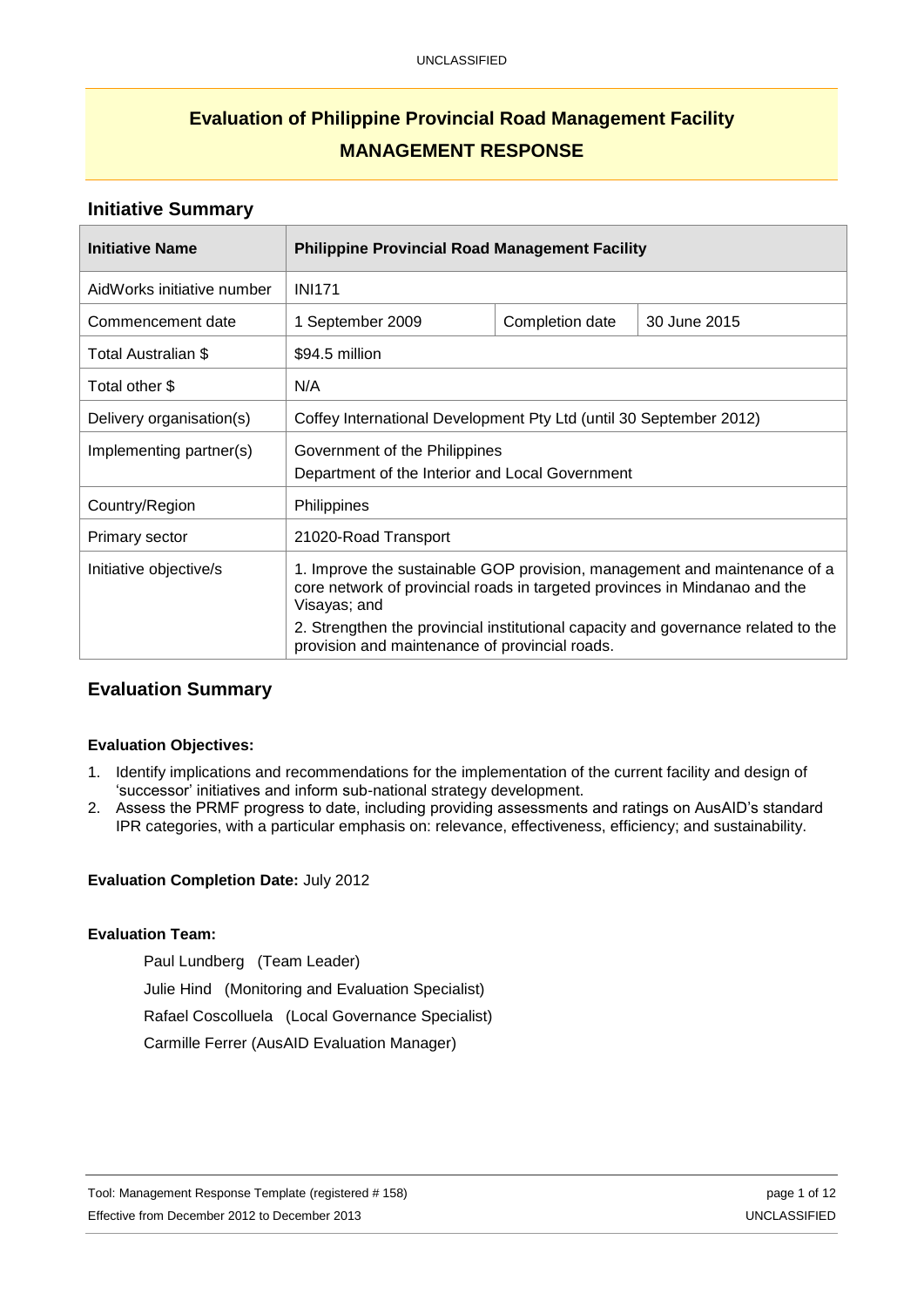## **DILG and AusAID's response to the evaluation report**

- 1. DILG and AusAID welcome the findings and recommendations in the Independent Progress Report of the Provincial Road Management Facility. The evaluation confirms that PRMF remains highly relevant; its approach of linking infrastructure investments to technical capacity building in order to spur governance reforms also represents an innovative way of managing a donor-funded local infrastructure project in the Philippines.
- 2. Although the independent review was undertaken at a time when AusAID and PRMF's previous managing contractor, Coffey International Development, had already agreed to a mutual termination of contract, the findings in the report validate AusAID's decision to institute new implementation arrangements in order to address chronic underperformance issues over the past three years of PRMF's existence.
- 3. DILG and AusAID agree in principle with the IPR's overriding recommendations to shift away from a supply-driven FMC-led program management approach and build DILG capacity to lead on PRMF implementation. Accelerating this shift in implementation approach will continue to be a priority in the future.
- 4. The overall objective for PRMF in the next three years is to take advantage of the current administration's reform-oriented environment to transform the Facility into a Philippine government, performance-based local roads management program. AusAID and DILG will need to jointly design a DILG-led national program and manage the shift in PRMF management. This process, and DILG's commitment, will be documented in a revised Memorandum of Subsidiary Arrangement.
- 5. We note and agree in principle or in part with most of the IPR recommendations on Facility implementation. We support a results-based approach for PRMF as well as injecting greater flexibility in PRMF's physical works program, including refocusing on maintenance and revising PRMF's performance targets to reflect what can realistically be achieved in the remaining life of the program. In addition, the IPR's capacity development recommendations are consistent with our priority to have a differentiated approach across the PRMF provinces, tailoring support based on each province's priorities, strengths and weaknesses. We have also started to invest in activities to build an evidence base for testing PRMF's underlying assumptions and ultimately, inform DILG's local roads management policy agenda.
- 6. Moreover, PRMF is still strongly committed to using Philippine government systems; and is actively working in partnership with DILG to achieve this goal in the future. Introducing significant modifications to existing implementation arrangements will need to be carefully managed in order to ensure that partner requirements/gaps are appropriately addressed and risks effectively mitigated. Conducting follow-on assessments and capacity building activities are a priority for 2013 and will inform the nature and timing of subsequent changes to implementation arrangements until the end of the Facility in 2015.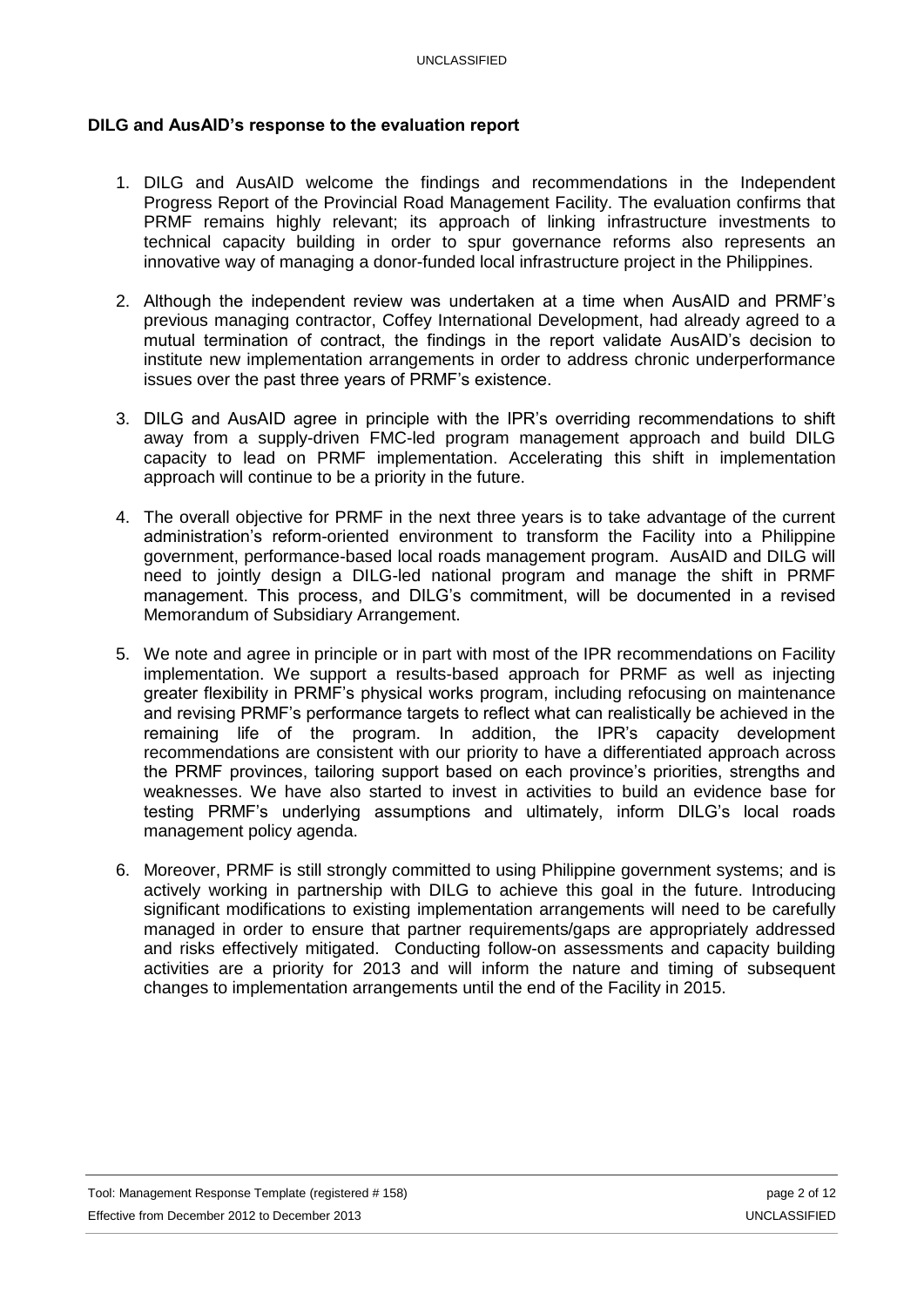# **DILG and AusAID's response to the specific recommendations made in the report**

| <b>Overriding Recommendations</b>                                                                                                                                                                                                                                                                                                                                                                                                                                                                                           | <b>Response</b>                                                                                                                                                                                                                                                                                                                         | <b>Actions</b>                                                                                                                                                                                                                                                                                                                                                                 | <b>Responsibility</b>                                          |
|-----------------------------------------------------------------------------------------------------------------------------------------------------------------------------------------------------------------------------------------------------------------------------------------------------------------------------------------------------------------------------------------------------------------------------------------------------------------------------------------------------------------------------|-----------------------------------------------------------------------------------------------------------------------------------------------------------------------------------------------------------------------------------------------------------------------------------------------------------------------------------------|--------------------------------------------------------------------------------------------------------------------------------------------------------------------------------------------------------------------------------------------------------------------------------------------------------------------------------------------------------------------------------|----------------------------------------------------------------|
| Shift away from a supply-<br>А.<br>FMC-led<br>driven<br>program<br>management approach.<br>Recognize local leaders as the<br>primary change agents and adopt<br>a more indirect approach where<br>the FMC works indirectly through<br>provincial staff.                                                                                                                                                                                                                                                                     | Agree, in principle.<br>While specific<br>recommendations need<br>further study, AusAID and<br>DILG are very supportive of<br>taking a more differentiated<br>approach in each province,<br>tailoring support based on<br>each province's priorities<br>and in light of their<br>respective strengths and<br>weaknesses.                | Accelerate shift in<br>implementation<br>approach in the next<br>12 months.<br>Changes to physical<br>works, capacity<br>development and<br>incentives strategies<br>already initiated.                                                                                                                                                                                        | AusAID/PRMF<br>implementation<br>team and DILG<br>counterpart. |
| B. Capacitate DILG to effectively<br>use PRMF as a tool to develop a<br>national consensus on a local<br>road management agenda.<br>DILG should be increasingly seen<br>as the lead agent of PRMF. The<br>Department should be supported<br>with management and research<br>tools so that it can effectively use<br>the PRMF as a tool to develop a<br>national consensus that improved<br>local road management can serve<br>as a key driver in the attainment<br>of the 2015 Millennium<br>Development Goals, and beyond. | Agree, in principle.<br>We agree that PRMF's<br>"improving local roads<br>management" agenda<br>should be linked to a<br>strategy for national policy<br>reform. This is consistent<br>with DILG's aspirations and<br>also supports efforts to<br>sustain and replicate the<br>Facility's gains beyond the<br>current crop of partners. | Support DILG in<br>articulating its role in<br>local road<br>management policy<br>framework (as a<br>necessary<br>precondition for any<br>program of support<br>that will be<br>developed).<br>Strengthen the<br>capacity<br>development<br>framework for DILG<br>under PRMF that will<br>be consistent with<br>the national policy<br>framework for local<br>road management. | AusAID team<br>and DILG<br>counterpart.                        |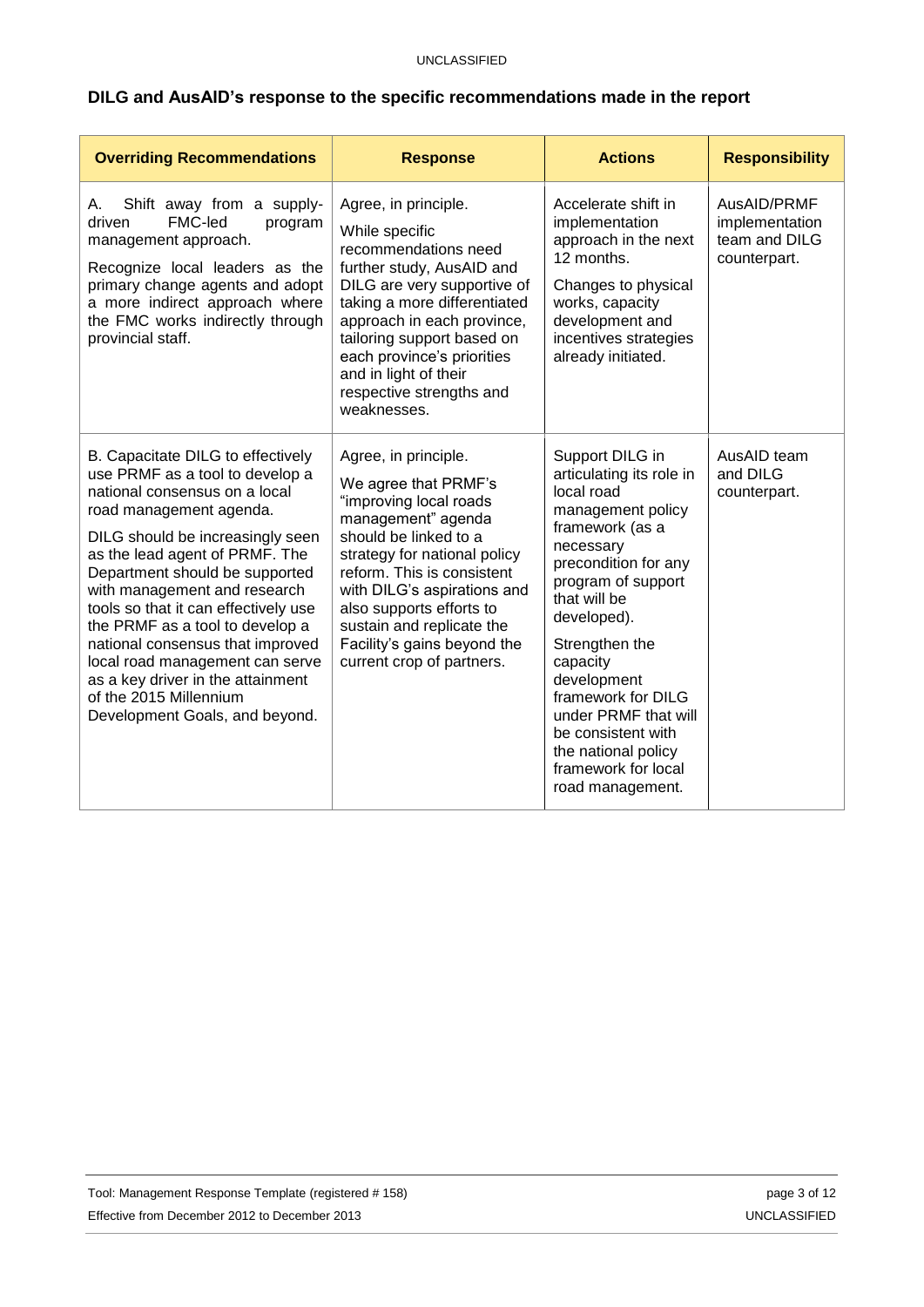| <b>Specific Recommendations</b>                                                                                                                                                                                                                                                                                                                                                                                                                                                                                                                                                                                                                                                                                         | <b>Response</b>                                                                                                                                                                                                                                                                                                                                                                                                                                                                                                                                                                                                                                                                                                                                                                                                                | <b>Actions</b>                                                                                                                                                                                                                                                             | <b>Responsibility</b>                                          |
|-------------------------------------------------------------------------------------------------------------------------------------------------------------------------------------------------------------------------------------------------------------------------------------------------------------------------------------------------------------------------------------------------------------------------------------------------------------------------------------------------------------------------------------------------------------------------------------------------------------------------------------------------------------------------------------------------------------------------|--------------------------------------------------------------------------------------------------------------------------------------------------------------------------------------------------------------------------------------------------------------------------------------------------------------------------------------------------------------------------------------------------------------------------------------------------------------------------------------------------------------------------------------------------------------------------------------------------------------------------------------------------------------------------------------------------------------------------------------------------------------------------------------------------------------------------------|----------------------------------------------------------------------------------------------------------------------------------------------------------------------------------------------------------------------------------------------------------------------------|----------------------------------------------------------------|
| Make<br>funding<br>base<br>Α.<br>allocation equitable, not equal.<br>Link province allocations to<br>size, provincial classification,<br>of<br>dependence<br>extent<br>on<br>Revenue<br>Allotment<br>Internal<br>$(IRA)$ ,<br>length<br>and<br>(initial)<br>condition of local road network,<br>weather<br>and<br>other<br>environmental factors, among<br>Reduce base funds if<br>others.<br>improvements in overall road<br>condition<br>status<br>are<br>not<br>periodically verified within an<br>agreed time frame. Base fund<br>allocations to lapse after two<br>fiscal years if not utilized.<br>Lapsed provincial funds would<br>be made available as increased<br>allocations to more efficient<br>provinces. | Agree, in principle.<br>While we support the<br>principle of a more<br>rationalized fund allocation<br>system, adopting significant<br>changes in fund allocation<br>requires further study. The<br>transaction costs, including<br>political implications of<br>radical changes in fund<br>allocation, will have to be<br>balanced with the potential<br>gains of introducing these<br>changes quickly.                                                                                                                                                                                                                                                                                                                                                                                                                       | Review options for<br>rationalizing base fund<br>allocations.<br>Review and propose<br>amendments to the<br>MSA and MOA.                                                                                                                                                   | AusAID/PRMF<br>implementation<br>team and DILG<br>counterpart. |
| B. Focus the incentive program<br>rewards on the end (improved<br>local road management), rather<br>than the means (governance<br>reforms).<br>Incentives should be linked to<br>practical<br>performance,<br>willingness and demonstrated<br>ability<br>to<br>commit<br>local<br>resources as counterpart and<br>of governance<br>sustainability<br>reforms put in place. Introduce<br>new incentive models (such as<br>focusing on physical works<br>targets for tied incentives and<br>using percentage increase in<br>budget<br>utilization<br>on<br>road<br>management as the basis for<br>the untied incentive awards) by<br>FY 2013-14.                                                                          | Agree, in part.<br>Shifting the focus of the<br>incentive program to<br>outcomes more directly<br>linked to road management<br>supports the core thrust of<br>PRMF. In principle, we<br>support a results-based<br>approach for PRMF and this<br>will be a key principle<br>underpinning the PRMF<br>"successor".<br>However, adopting a full OBA<br>approach may not be<br>immediately implementable,<br>considering that appropriate<br>systems and policies for<br>implementing an OBA<br>approach will need to be<br>established first in order to<br>manage the increased risks<br>under such an approach. The<br>Facility would need to<br>carefully manage a shift<br>away from governance<br>reform incentive targets to<br>ensure that the preliminary<br>gains already made across<br>the reform areas are not lost. | Work through the<br>operational<br>implications of<br>refocusing the<br>incentives program.<br>Study options for<br>refocusing the<br>incentive program for<br>the remaining life of<br>the facility, including<br>output-based<br>approach for local<br>road maintenance. | AusAID/PRMF<br>implementation<br>team and DILG<br>counterpart. |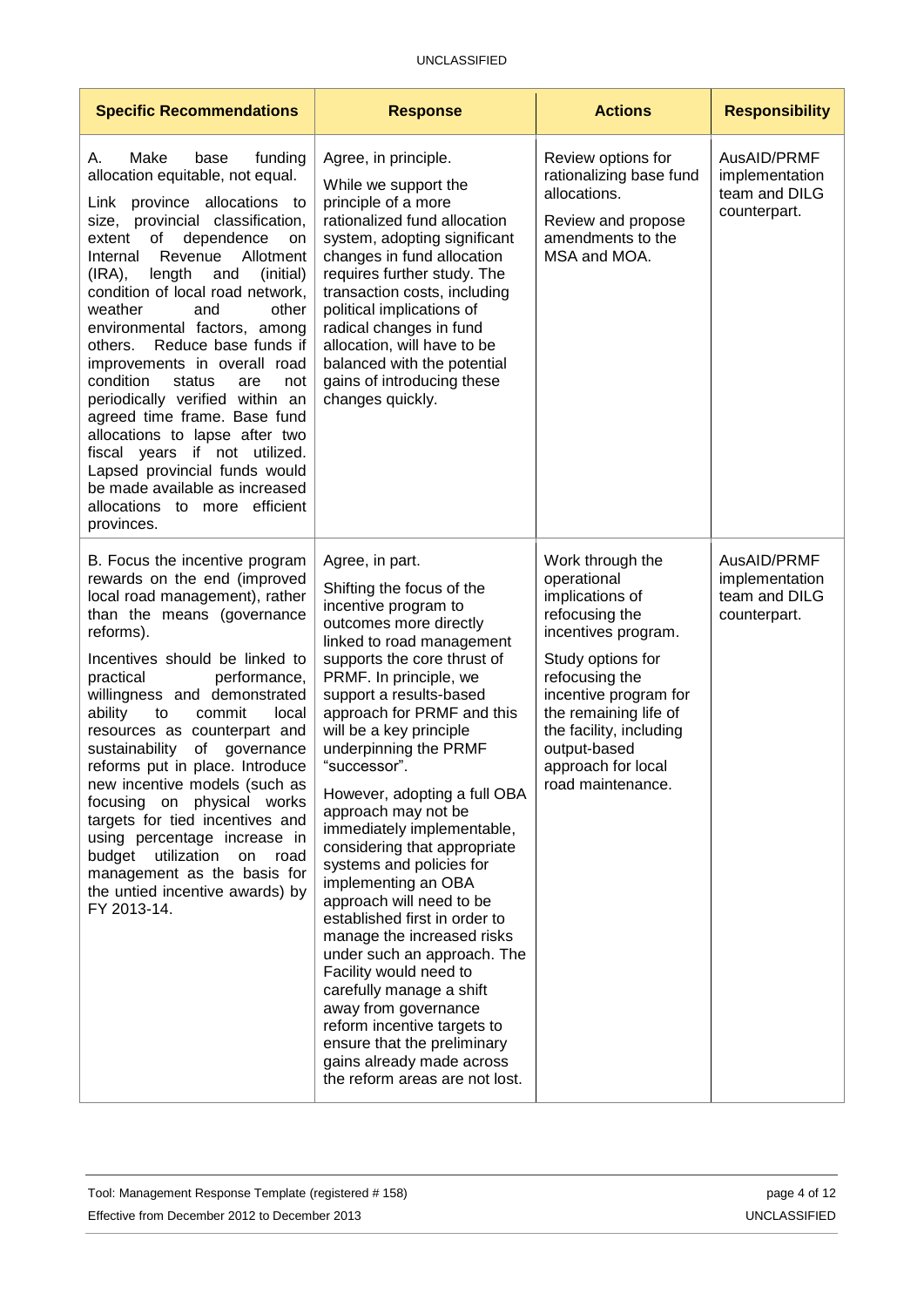| <b>Specific Recommendations</b>                                                                                                                                                                                                                                                                                                                                                                                                                                                                                                                                                                                          | <b>Response</b>                                                                                                                                                                                                                                                                                                                                                                                                                                                                                                                                                                                                                                                                                                                                                                        | <b>Actions</b>                                                                                                                                                                                     | <b>Responsibility</b>                                          |
|--------------------------------------------------------------------------------------------------------------------------------------------------------------------------------------------------------------------------------------------------------------------------------------------------------------------------------------------------------------------------------------------------------------------------------------------------------------------------------------------------------------------------------------------------------------------------------------------------------------------------|----------------------------------------------------------------------------------------------------------------------------------------------------------------------------------------------------------------------------------------------------------------------------------------------------------------------------------------------------------------------------------------------------------------------------------------------------------------------------------------------------------------------------------------------------------------------------------------------------------------------------------------------------------------------------------------------------------------------------------------------------------------------------------------|----------------------------------------------------------------------------------------------------------------------------------------------------------------------------------------------------|----------------------------------------------------------------|
| C. DILG to lead on PRMF.<br>Over the next 18 months, DILG<br>should be increasingly seen as<br>the lead agent of PRMF. The<br><b>FMC</b><br>should<br>be<br>new<br>immediately embedded in DILG<br>its<br>(FMC) Scope<br>and<br>of<br>should<br>Services<br>be divided<br>between direct technical and<br>responsibilities<br>management<br>and building the capacity of<br>DILG to take on all managerial<br>functions within an 18-month<br>period.                                                                                                                                                                    | Agree, in part.<br>We support a gradual shift to<br>'house' greater<br>implementation responsibility<br>within DILG. However, this<br>needs to happen in a way<br>and at a pace that makes<br>sense for DILG. Changes in<br>implementation<br>arrangements need to be<br>phased so that resource<br>constraints and sustainability<br>risks can be managed<br>effectively.                                                                                                                                                                                                                                                                                                                                                                                                             | Formalise new<br>AusAID-DILG<br>implementation<br>arrangements in a new<br>Memorandum of<br>Subsidiary<br>Arrangement that will<br>be reflected in the<br>scope of services for<br>new contractor. | AusAID/PRMF<br>implementation<br>team and DILG<br>counterpart. |
| D. Establish Advisory Council<br>of Provincial Governors.<br>This group should be granted<br>authority, operating on the<br>basis of consensus but under<br>the policy direction of the PSC<br>and technical guidance of the<br>FMC, to generate proposals for<br>the equitable and efficient use<br>of program resources based on<br>their understanding of their<br>needs and capacities.<br>Such<br>proposals would, in all cases,<br>be subject to the approval of<br>the PSC.<br>The League of<br>Provinces could be tapped and<br>financed to provide secretariat<br>support<br>for<br>the<br>Advisory<br>Council. | Agree, in part.<br>We acknowledge the need to<br>strengthen the facility's<br>governance arrangements in<br>order to promote stronger<br>engagement and ownership<br>of our key partners. We<br>agree that LGUs, particularly<br>the Governors, should be<br>driving how PRMF is<br>implemented within their<br>respective province.<br>However, it is unclear what it<br>would mean in practice to<br>have the Advisory Council of<br><b>Provincial Governors guiding</b><br>"the equitable and efficient<br>use of program resources"<br>across the program and<br>across ten provinces.<br>Rather than create a<br>separate Advisory Council<br>structure, it may be possible<br>to strengthen the existing<br>governors' quarterly<br>roundtable to achieve the<br>same objective. | Explore options to<br>strengthen the existing<br>governors' roundtable<br>in providing advice<br>and inputs for PSC<br>decisions                                                                   | AusAID/PRMF<br>implementation<br>team and DILG<br>counterpart. |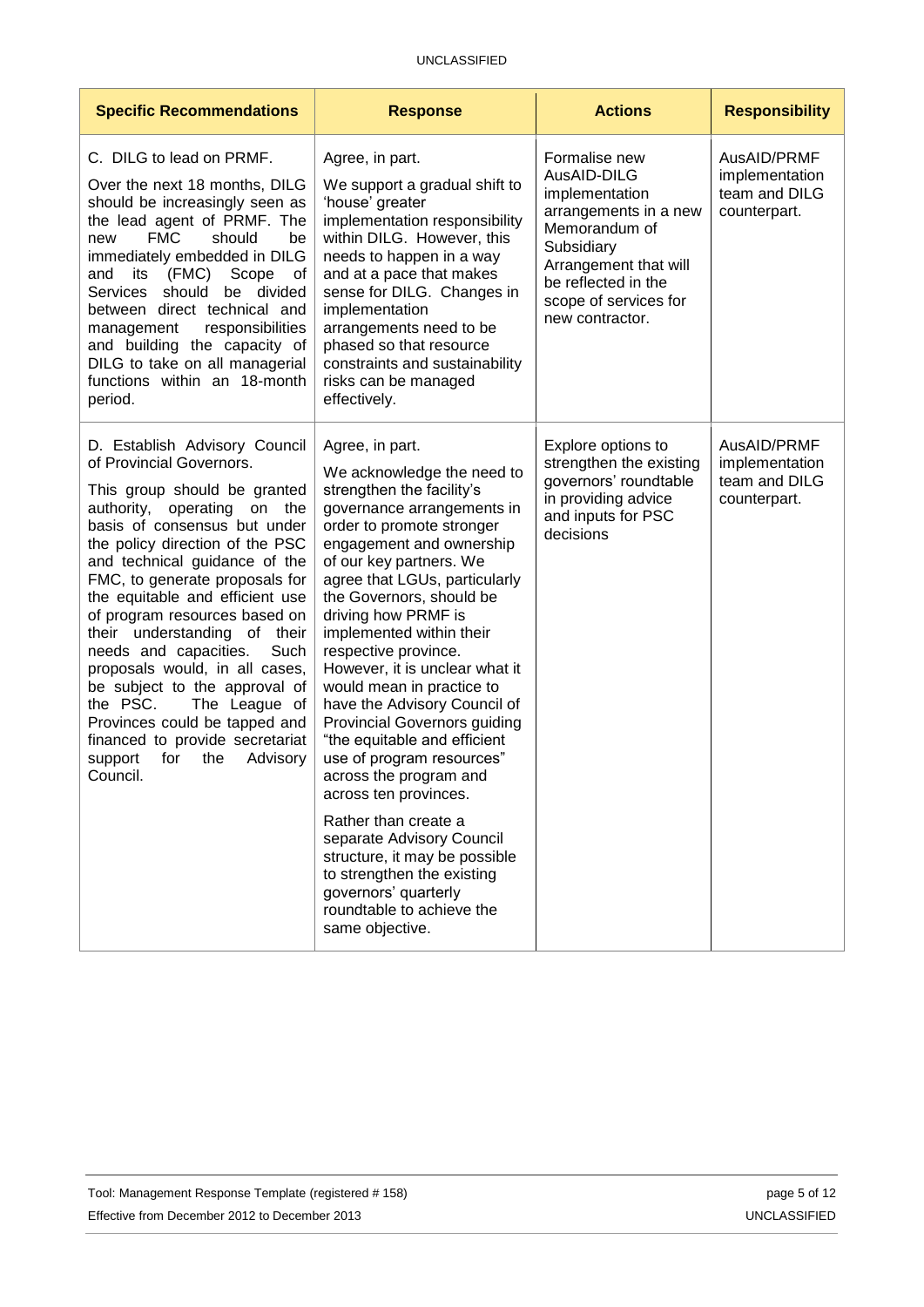| <b>Specific Recommendations</b>                                                                                                                                                                                                                                                                                                                                                                                                                                                                                                                                                                                                                                                    | <b>Response</b>                                                                                                                                                                                                                                                                                                                                                                                                                                                                                                                                                                                                                                                                                                                                                                                   | <b>Actions</b>                                                                                                                    | <b>Responsibility</b>               |
|------------------------------------------------------------------------------------------------------------------------------------------------------------------------------------------------------------------------------------------------------------------------------------------------------------------------------------------------------------------------------------------------------------------------------------------------------------------------------------------------------------------------------------------------------------------------------------------------------------------------------------------------------------------------------------|---------------------------------------------------------------------------------------------------------------------------------------------------------------------------------------------------------------------------------------------------------------------------------------------------------------------------------------------------------------------------------------------------------------------------------------------------------------------------------------------------------------------------------------------------------------------------------------------------------------------------------------------------------------------------------------------------------------------------------------------------------------------------------------------------|-----------------------------------------------------------------------------------------------------------------------------------|-------------------------------------|
| E. Place provincial coordinators<br>under provincial government<br>management.<br>The Provincial Coordinators<br>(PC) should be shifted under<br>the<br>the<br>management<br>оf<br>provinces to act<br>staff<br>as<br>support for the Governors'<br>inputs to Advisory Council<br>activities as well as Facility<br>activity<br>coordinators.<br>Alternatively, place the PC and<br>other project financed<br>any<br>technical<br>staff<br>under<br>the<br>direction of the Provincial office<br>of DILG until such time that the<br><b>PSC</b><br>that<br>the<br>assesses<br>provincial government is ready<br>to take full control of program<br>implementation in its province. | Disagree.<br>We agree that the PC role<br>will need to change as<br>provinces (and DILG)<br>progressively take on more<br>responsibility for program<br>implementation. However, we<br>are not convinced that PCs<br>should report directly to each<br>Governor, in effect becoming<br>a member of the provincial<br>administration. There seems<br>to be a real danger that the<br>two-pronged model<br>(Governors with significant<br>program decision authority<br>supported by Provincial<br>Coordinators reporting<br>directly to them) would be<br>subject to 'elite capture' and<br>would frustrate efforts to<br>ensure a more inclusive<br>approach to PRMF<br>implementation and to<br>governance reform by<br>creating greater space for<br>community and civil society<br>engagement. | Review roles and<br>accountabilities for<br>PCs as PRMF<br>transitions to a new<br>managing contractor.                           | AusAID/PRMF<br>implementing<br>team |
| F. Exhibit greater flexibility and<br>focus on road maintenance.<br>Shift utilization of base funding<br>for physical works from major<br>road segment rehabilitation to<br>the design and implementation<br>enhanced<br>0f<br>maintenance<br>regimes to include improved<br>drainage<br>and<br>upgrades<br>to<br>rehabilitation<br>selected<br>οf<br>culverts and side slopes.<br>In.<br>addition, reconsider the strong<br>preference<br>competitive<br>for<br>Consider other<br>contracting.<br>outsourced arrangements such<br>as negotiated arrangements<br>with other government entities.                                                                                   | Agree.<br>The Facility has already<br>started to refocus physical<br>works to maintenance,<br>providing this option to the 10<br>partner provinces.                                                                                                                                                                                                                                                                                                                                                                                                                                                                                                                                                                                                                                               | Consider other<br>relevant and<br>appropriate<br>contracting options,<br>taking note of<br>requirements to<br>safeguard fund use. | AusAID/PRMF<br>implementing<br>team |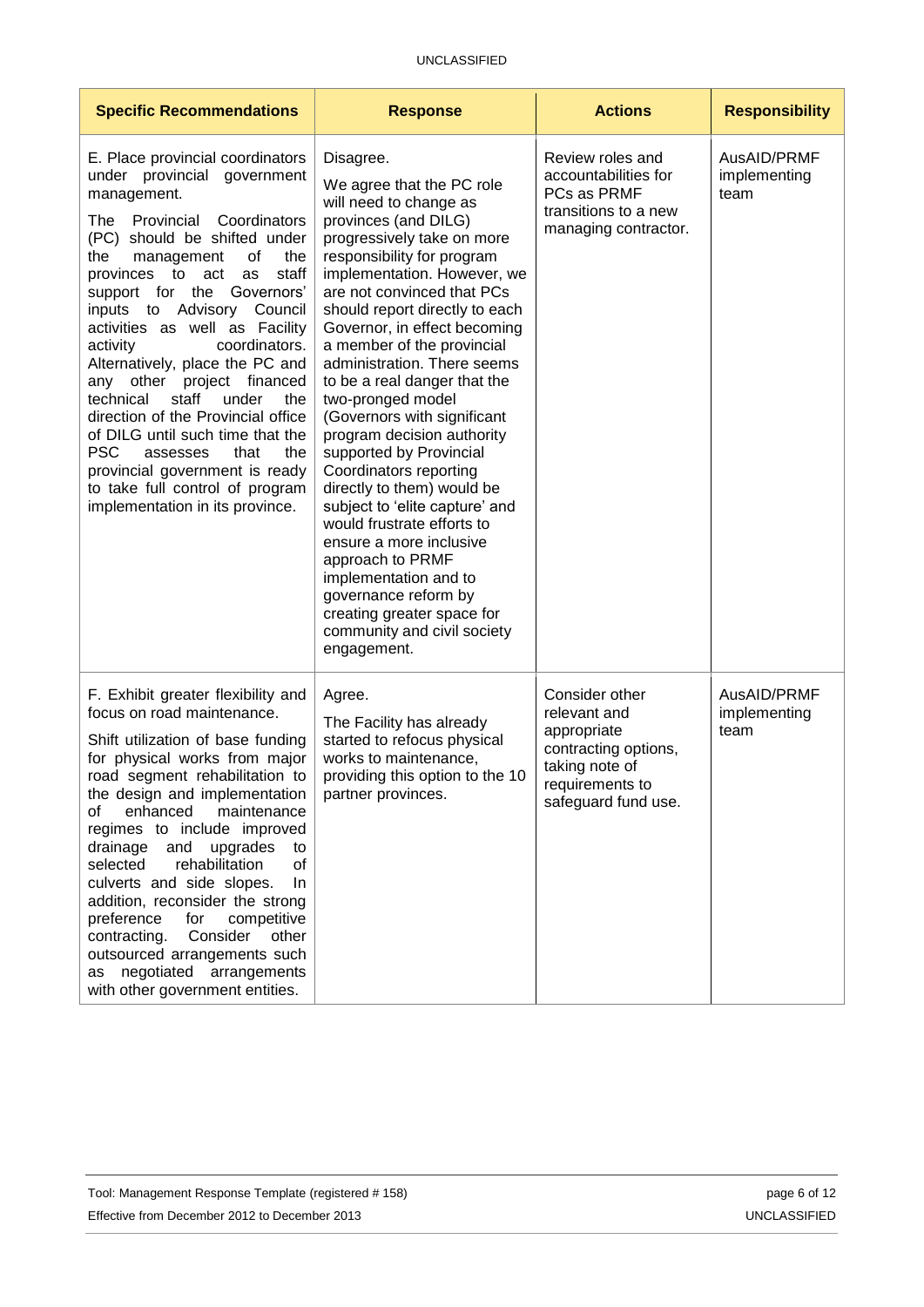| <b>Specific Recommendations</b>                                                                                                                                                                                                                                                                                                                                                                                | <b>Response</b>                                                                                                                                                                                                                                                                                                                                                                                                                                                                                                                                                                                                                                                    | <b>Actions</b>                                                                                                                                             | <b>Responsibility</b>                                          |
|----------------------------------------------------------------------------------------------------------------------------------------------------------------------------------------------------------------------------------------------------------------------------------------------------------------------------------------------------------------------------------------------------------------|--------------------------------------------------------------------------------------------------------------------------------------------------------------------------------------------------------------------------------------------------------------------------------------------------------------------------------------------------------------------------------------------------------------------------------------------------------------------------------------------------------------------------------------------------------------------------------------------------------------------------------------------------------------------|------------------------------------------------------------------------------------------------------------------------------------------------------------|----------------------------------------------------------------|
| Revise<br>G.<br>program<br>performance requirement on<br>road rehabilitation.<br>In order to speed progress and<br>enhance<br>program<br>impact,<br><b>PRMF</b><br>consider<br>modifying<br>requirement regarding<br>road<br>segment rehabilitation, with the<br>caveat<br>that<br>the<br>program<br>continues to work towards 1000<br>kilometres of road upgraded<br>and maintained.                          | Agree.<br>The program performance<br>requirement for PRMF needs<br>to be clarified and<br>communicated to all<br>stakeholders. Over the next<br>three years, PRMF's goal<br>should be to deliver a<br>cumulative total of 500 kms<br>of roads rehabilitated and<br>700 kms of roads maintained.<br>These new targets are<br>considered realistic given the<br>PRMF experience, and the<br>remaining PRMF budget.<br>They reflect the planned<br>priority to be accorded to<br>maintenance in the future<br>physical works program; a<br>focus on maintenance is the<br>pathway to a DILG-led local<br>roads management program.                                    | Communicate updated<br>program performance<br>requirement for PRMF<br>to all stakeholders                                                                  | AusAID/PRMF<br>implementation<br>team and DILG<br>counterpart. |
| H. Create "Seal of Excellence<br>in Local Road Management".<br>DILG and the Advisory Council<br>should<br>be encouraged<br>and<br>assisted<br>begin<br>work<br>to<br>immediately on the creation of<br>a "Seal of Excellence in Local<br>Road Management" based on<br><b>DILG</b><br>local<br>the<br>road<br>management guidelines and<br>incorporating the improvements<br>recommended in the ARRB<br>report. | Agree.<br>In principle, this<br>recommendation supports<br>our intent to have a more<br>results-based approach for<br>PRMF (and its successor).<br>However, the implementation<br>of a "Seal" during this current<br>facility will first need to work<br>out the operational<br>requirements for this<br>approach including the<br>performance measures that<br>will be used. The timing for<br>"Seal" development will also<br>need to fit within DILG<br>priorities and current<br>resourcing. Nonetheless, we<br>are open to piloting elements<br>of a Seal where feasible<br>under the current program<br>and to inform the design of<br>the PRMF "successor". | Explore options for<br>piloting elements of a<br>"seal" and/or injecting<br>a more performance-<br>based approach in<br>PRMF under the<br>current program. | AusAID/PRMF<br>implementation<br>team and DILG<br>counterpart. |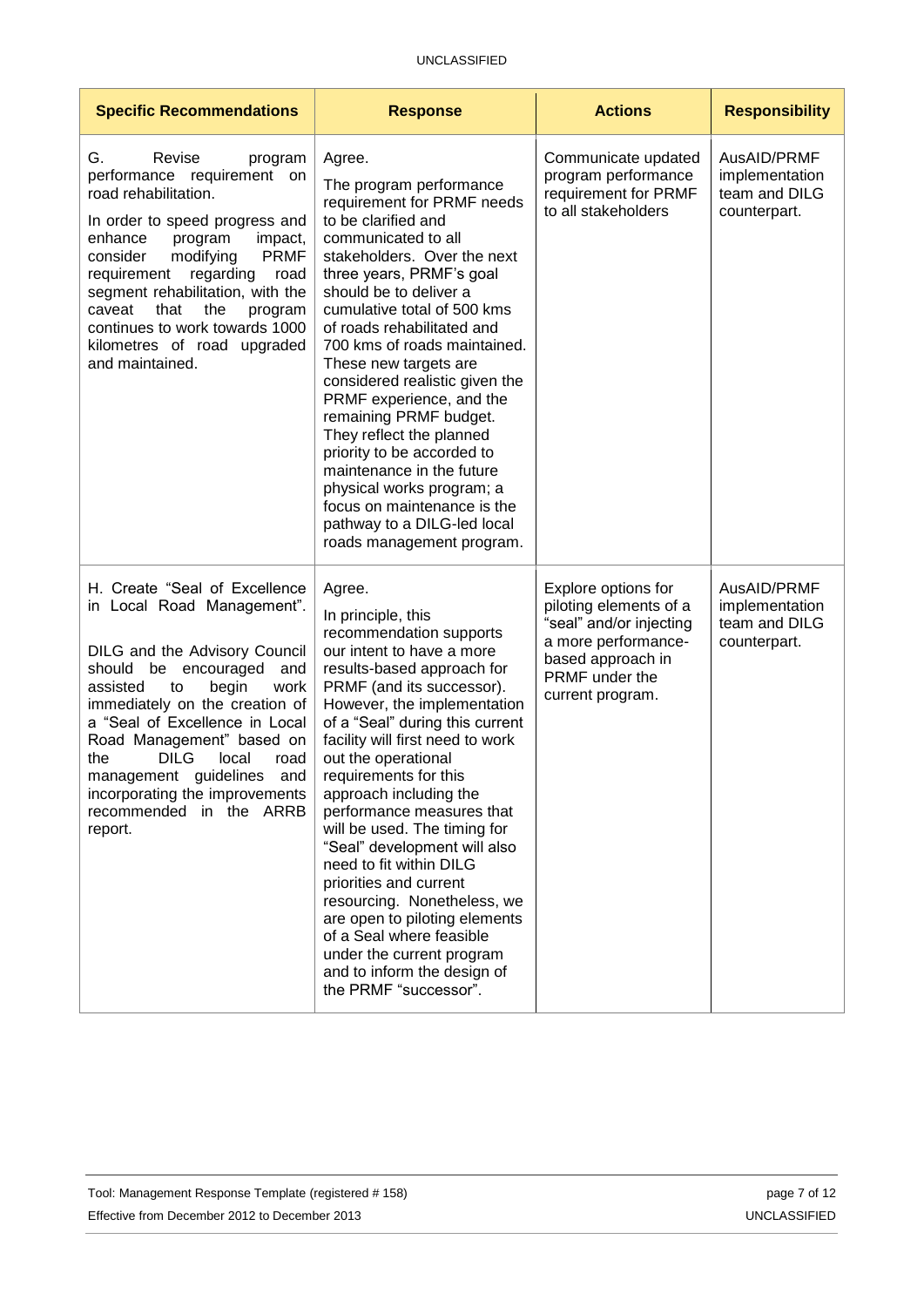| <b>Specific Recommendations</b>                                                                                                                                                                                                                                                                                                                                                                                                                                                                                                                                                                                                                                                                                                                                                                                                                                                                                                                                                                                       | <b>Response</b>                                                                                                                                                                                                                                                                                                                                                                                                                                                                                                                                                                                                                                                                                                                                                                                                                                                     | <b>Actions</b>                                                                                                                                                                                                                                                                                                                                                                                                                                                                                                                                                                                                                | <b>Responsibility</b>                                          |
|-----------------------------------------------------------------------------------------------------------------------------------------------------------------------------------------------------------------------------------------------------------------------------------------------------------------------------------------------------------------------------------------------------------------------------------------------------------------------------------------------------------------------------------------------------------------------------------------------------------------------------------------------------------------------------------------------------------------------------------------------------------------------------------------------------------------------------------------------------------------------------------------------------------------------------------------------------------------------------------------------------------------------|---------------------------------------------------------------------------------------------------------------------------------------------------------------------------------------------------------------------------------------------------------------------------------------------------------------------------------------------------------------------------------------------------------------------------------------------------------------------------------------------------------------------------------------------------------------------------------------------------------------------------------------------------------------------------------------------------------------------------------------------------------------------------------------------------------------------------------------------------------------------|-------------------------------------------------------------------------------------------------------------------------------------------------------------------------------------------------------------------------------------------------------------------------------------------------------------------------------------------------------------------------------------------------------------------------------------------------------------------------------------------------------------------------------------------------------------------------------------------------------------------------------|----------------------------------------------------------------|
| I. Explore options that would<br>enable direct disbursement to<br>provinces for physical works<br>under provincial design and<br>management.<br>SOS<br>incorporate<br>The<br>can<br>guidance to the FMC to work<br>closely with DILG to design a<br>mechanism that would reduce<br><b>FMC</b><br>risk<br>level<br>while<br>the<br>meeting all AusAID and GPH<br>fiduciary requirements.                                                                                                                                                                                                                                                                                                                                                                                                                                                                                                                                                                                                                               | Agree, in part.<br>Direct fund disbursement to<br>provinces will hinge on the<br>results of fiduciary risk<br>assessments for existing<br>provincial government<br>systems. The assessment of<br>provincial public financial<br>management and<br>procurement systems is a<br>priority for 2013.                                                                                                                                                                                                                                                                                                                                                                                                                                                                                                                                                                    | Fast-track provincial<br>public financial<br>management and<br>procurement<br>assessments for<br>PRMF provinces in<br>2013                                                                                                                                                                                                                                                                                                                                                                                                                                                                                                    | AusAID/PRMF<br>implementation<br>team                          |
| Adopt<br>'systems'<br>J.<br>a<br>build<br>framework<br>and<br>community ownership in road<br>management.<br>PRMF should consider all local<br>(from<br>provincial<br>roads<br>to<br>barangay level) in its network<br>management framework and<br>provide technical guidance to<br>interested partner provinces to<br>facilitate a shift to a systems<br>roads<br>approach<br>for<br>local<br>management.<br>However,<br>utilization of AusAID funding<br>should still be restricted to road<br>rehabilitation and maintenance<br>οf<br>under<br>the<br>segments<br>the<br>complete<br>control<br>0f<br>provincial government.<br>Community ownership of road<br>management interventions<br>should be enhanced through<br>the introduction of participatory<br>approaches to assessment and<br>mapping<br>critical<br>of<br>socio-<br>economic and environmental<br>factors. Gender disaggregation<br>of the issues surrounding land<br>and road use should become a<br>normal<br>part<br>0f<br>such<br>assessments. | Agree. Taking a "systems"<br>perspective to provincial road<br>planning could be<br>strengthened through the<br>road network planning<br>process regularly being<br>undertaken by the provinces<br>and supported by the Facility.<br>We agree that PRMF can<br>intensify its support to<br>encourage provinces to<br>create a coherent strategy<br>which covers all local roads<br>and links that strategy to<br>achievement of MDGs, but<br>we also need to take into<br>account the reality of<br>separate financing and<br>management of those roads.<br>In line with promoting the<br>sustainability of road<br>investments, PRMF will<br>continue to support province<br>efforts to improve the quality<br>of community engagement in<br>local road management and<br>consider IPR<br>recommendations in the<br>updating of the Facility's<br>Gender Strategy. | Engage with partner<br>provincial<br>governments in<br>strengthening their<br>road network planning<br>process through the<br><b>Provincial Road</b><br>Network Development<br>Plan (PRNDP) or the<br>Provincial<br>Development and<br><b>Physical Framework</b><br>Plan (PDPFP)<br>Explore options for<br>improving support to<br>provinces to improve<br>community and CSO<br>engagement and<br>integrate gender<br>considerations in local<br>road management as<br>may be required.<br>Strengthen<br>coordination with<br><b>Coalitions for Change</b><br>in supporting local<br>coalitions for local<br>road management. | AusAID/PRMF<br>implementation<br>team and DILG<br>counterpart. |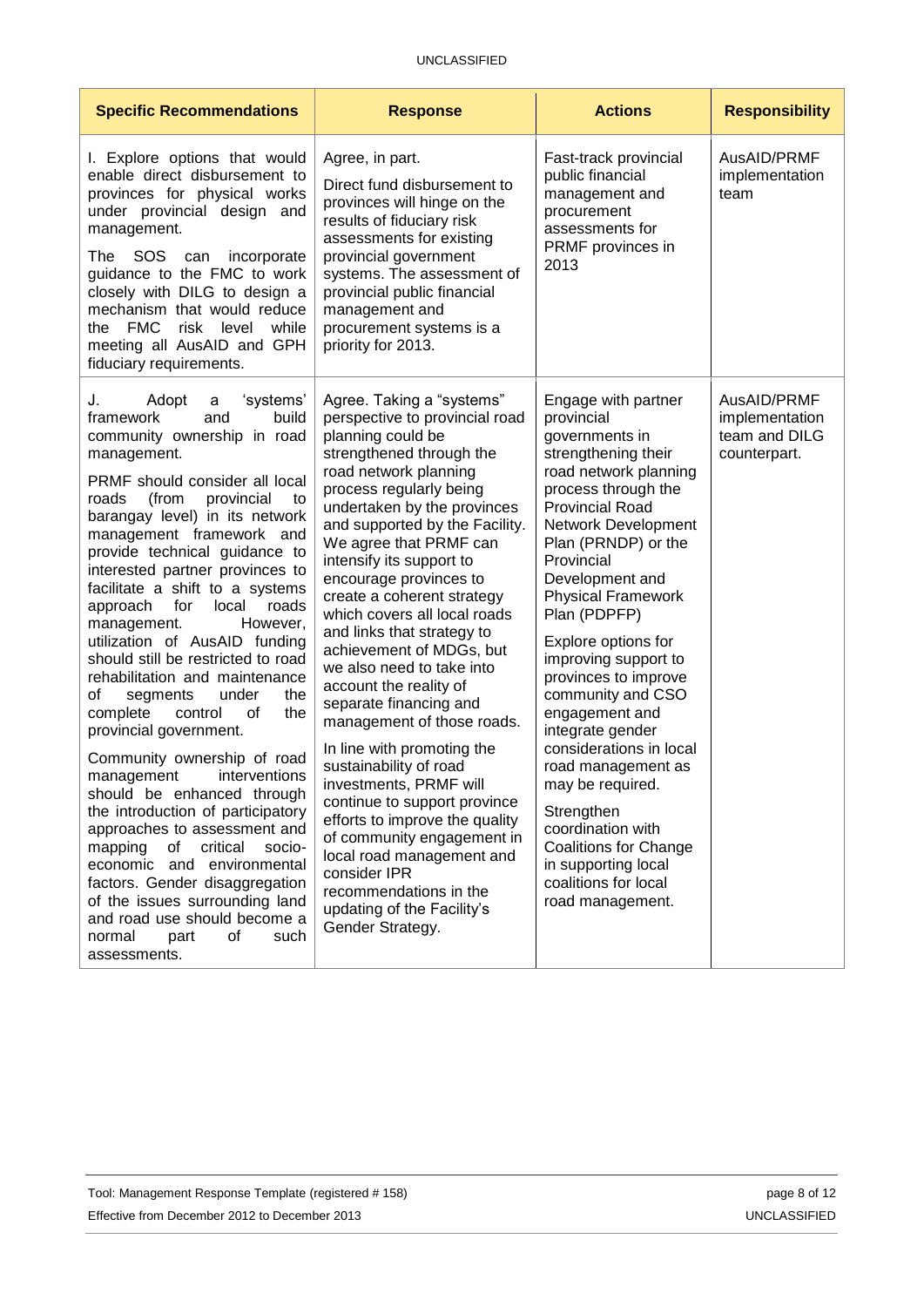| <b>Specific Recommendations</b>                                                                                                                                                                                                                                                                                                                                                                                                                                                                                                                                                                                                                                                                                                                                                                                                                                                          | <b>Response</b>                                                                                                                                                                                                                                                                                                                                                                                                                                                                                                                                                                                                                                                                                                                                                            | <b>Actions</b>                                                                                                                                                                                                                                                                              | <b>Responsibility</b>              |
|------------------------------------------------------------------------------------------------------------------------------------------------------------------------------------------------------------------------------------------------------------------------------------------------------------------------------------------------------------------------------------------------------------------------------------------------------------------------------------------------------------------------------------------------------------------------------------------------------------------------------------------------------------------------------------------------------------------------------------------------------------------------------------------------------------------------------------------------------------------------------------------|----------------------------------------------------------------------------------------------------------------------------------------------------------------------------------------------------------------------------------------------------------------------------------------------------------------------------------------------------------------------------------------------------------------------------------------------------------------------------------------------------------------------------------------------------------------------------------------------------------------------------------------------------------------------------------------------------------------------------------------------------------------------------|---------------------------------------------------------------------------------------------------------------------------------------------------------------------------------------------------------------------------------------------------------------------------------------------|------------------------------------|
| K. Shift from a model of FMC<br>direct service provision to a<br>distributed network of service<br>providers,<br>with<br>provinces<br>mentored to effectively<br>self-<br>identify capacity gaps<br>and<br>weaknesses.<br>Immediately<br>shift<br>from<br>a<br>capacity development model<br>wherein<br><b>FMC</b><br>delivers<br>the<br>training directly to a distributed<br>network of service providers,<br>adapted from one that<br><b>is</b><br>already functioning under the<br>AusAID-funded<br>Philippine-<br>Australia<br>Human<br>Resource<br>Development<br>Organizational<br>Facility (PAHRODF). Training<br>should<br>interventions<br>quickly<br>become dominated by on-the-<br>job and coaching modes that<br>are calibrated better to existing<br>workloads.<br>Include<br>spatial<br>planning and financial analysis<br>as elective options available to<br>provinces. | Agree.<br>A closer interface between<br>PRMF and PAHRODF has<br>been initiated to inform the<br>former's approach to capacity<br>development and enable<br>better sharing of resources. A<br>more province-specific<br>'coaching' approach to<br>capacity development has<br>commenced, starting with<br>pilot activities in the 3 new<br>PRMF partner provinces<br>(Davao del Norte, Lanao del<br>Norte and Aklan). This will<br>inform replication in the other<br>PRMF partner provinces.                                                                                                                                                                                                                                                                               | Continue close<br>engagement with<br>PAHRODF in PRMF<br>implementation to<br>maximize resource<br>sharing and support<br>AusAID program<br>coherence.<br>The revision of the<br>capacity development<br>framework will also<br>articulate the<br>coordination<br>mechanism with<br>PAHRODF. | AusAID-PRMF<br>and HRODF<br>teams. |
| L. Review PRMF's<br>program<br>with<br>theory<br>the<br>view<br>to<br>developing an agreed theory of<br>change that forms the basis of<br>revised<br>monitoring<br>and<br>а<br>evaluation framework.<br>A partner agreed theory<br>ot<br>change should form the basis<br>of a revised monitoring and<br>evaluation<br>framework.<br>Provincial level monitoring and<br>evaluation should become a<br>tool<br>for<br>the<br>management<br>purposes of accountability and<br>program improvement- a more<br>practical approach to M&E at<br>the local level that builds<br>activities into<br>regular<br>work<br>schedules and promotes M&E<br>learning<br>and<br>program<br>for<br>improvement<br>should<br>be<br>considered.                                                                                                                                                             | Agree, in principle.<br>We will continue the process<br>initiated by the IPR to review<br>and update PRMF's program<br>logic and targets with key<br>stakeholders as well as work<br>with provinces to determine a<br>more "fit for purpose"<br>monitoring and evaluation<br>system. As noted above,<br>PRMF targets on physical<br>works need to be revised and<br>made more realistic in<br>consideration of PRMF<br>implementation experience to<br>date, the remaining budget<br>and the increased focus on<br>road maintenance. Key<br>program outcomes related to<br>the devolution of<br>management responsibility to<br>DILG and the provinces also<br>need to be adjusted, based<br>on the results of detailed<br>assessments that will be<br>undertaken in 2013. | Formalize updates to<br>PRMF's program logic<br>and targets in an<br>updated M&E<br>framework.                                                                                                                                                                                              | AusAID/PRMF<br>team.               |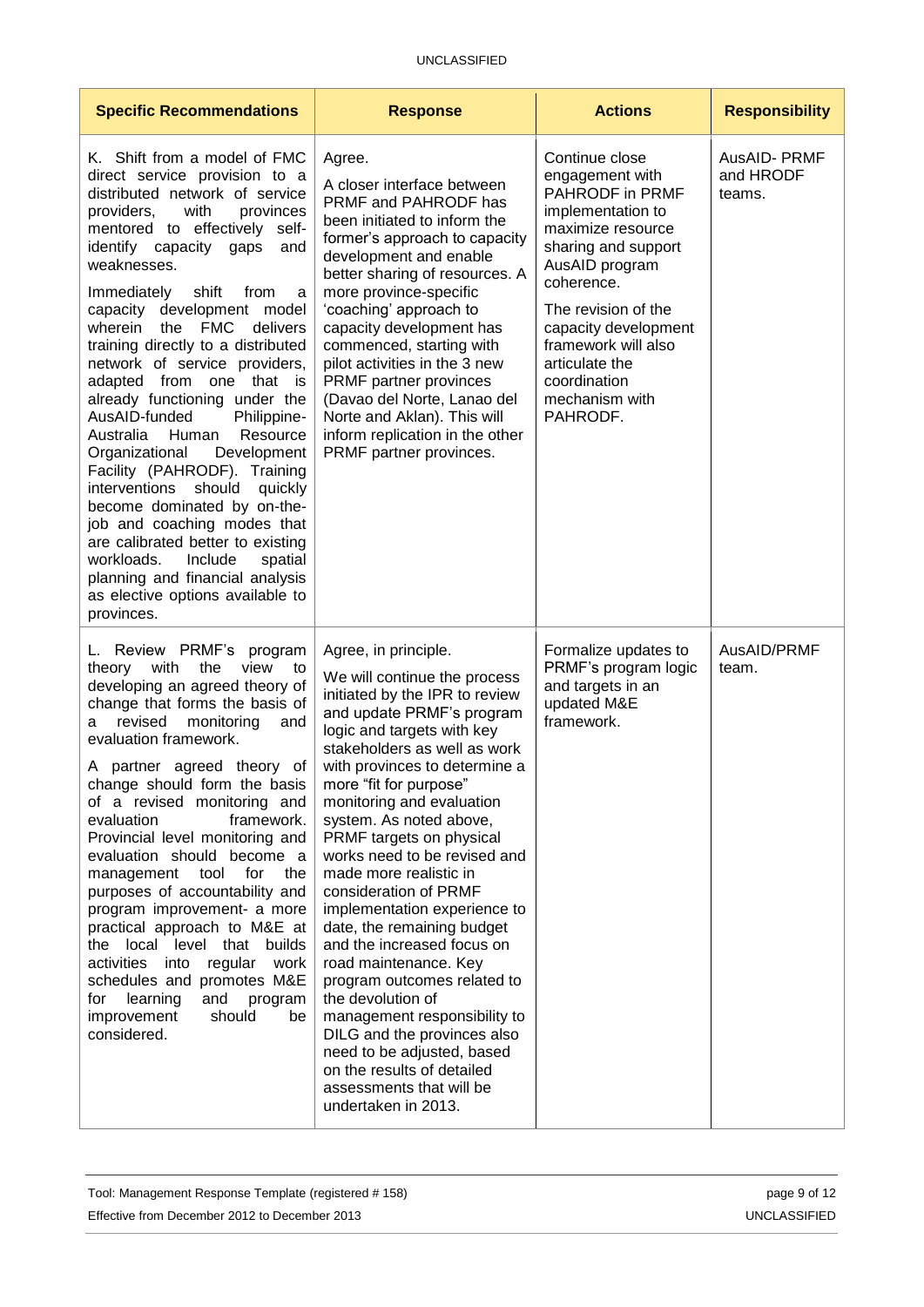| <b>Specific Recommendations</b>                                                                                                                                                                                                                                                                   | <b>Response</b>                                                                                                                                                                                                                                                                                                                                                                                                                                                                                                                                                                                          | <b>Actions</b>                                                                         | <b>Responsibility</b>                                          |
|---------------------------------------------------------------------------------------------------------------------------------------------------------------------------------------------------------------------------------------------------------------------------------------------------|----------------------------------------------------------------------------------------------------------------------------------------------------------------------------------------------------------------------------------------------------------------------------------------------------------------------------------------------------------------------------------------------------------------------------------------------------------------------------------------------------------------------------------------------------------------------------------------------------------|----------------------------------------------------------------------------------------|----------------------------------------------------------------|
| M. Build the evidence base for<br><b>PRMF</b><br>PRMF.<br>needs<br>to<br>develop its analytical base and<br>research<br>communication<br>strategy to test assumptions<br>regarding<br>local<br>road<br>management and ultimately,<br>DILG's local<br>inform<br>roads<br>management policy agenda. | Agree.<br>We have already started to<br>build an evidence base to<br>test PRMF assumptions such<br>as through the technical<br>review and whole of life cycle<br>cost analysis done by the<br>Australian Road Research<br>Board as part of the IPR<br>process; follow-up research<br>activities should form part of<br>a PRMF research agenda<br>that can also be used to<br>inform the design of the<br>successor program.<br>A road sector study has also<br>recently commenced as part<br>of a program of support to<br>DILG intended to flesh out a<br>national agenda on local<br>roads management. | Finalize a research<br>agenda with DILG to<br>support GPH policy<br>reform objectives. | AusAID/PRMF<br>implementation<br>team and DILG<br>counterpart. |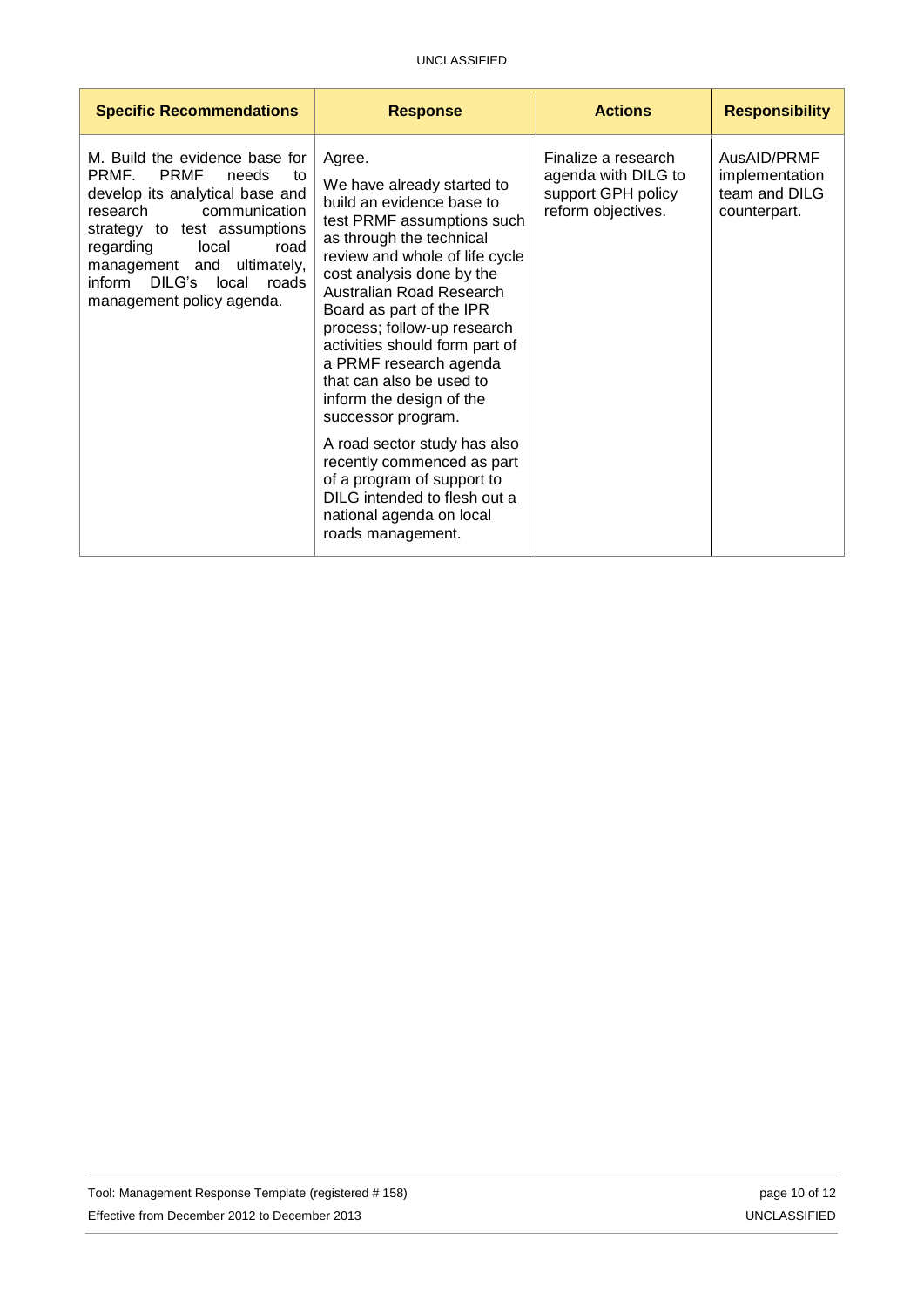| <b>Specific Recommendations</b>                                                                                                                                                                                                                                                                                                         | <b>Response</b>                                                                                                                                                                                                                                                                                                                                                                                                                                                                                                                                                                                                                                                                                                                                                                                                                              | <b>Actions</b>                                                                                                                                                                                                    | <b>Responsibility</b>                                          |
|-----------------------------------------------------------------------------------------------------------------------------------------------------------------------------------------------------------------------------------------------------------------------------------------------------------------------------------------|----------------------------------------------------------------------------------------------------------------------------------------------------------------------------------------------------------------------------------------------------------------------------------------------------------------------------------------------------------------------------------------------------------------------------------------------------------------------------------------------------------------------------------------------------------------------------------------------------------------------------------------------------------------------------------------------------------------------------------------------------------------------------------------------------------------------------------------------|-------------------------------------------------------------------------------------------------------------------------------------------------------------------------------------------------------------------|----------------------------------------------------------------|
| N. Fully implement all IPR<br>recommendations within<br>one<br>IPR.<br>Implement<br>all<br>year.<br>recommendations in a phased<br>manner within one year in order<br>to facilitate the creation of a<br>new set of provincial MOA to<br>signed<br>in<br>July<br>2013,<br>be<br>following the next round of<br>gubernatorial elections. | Disagree.<br>While we support a number<br>of the IPR recommendations<br>in principle, particularly the<br>IPR's views on the need to<br>transform PRMF into a DILG<br>and province-managed<br>program, operationalizing all<br>of these recommendations<br>will have resource and<br>capacity implications for<br>AusAID, DILG and our                                                                                                                                                                                                                                                                                                                                                                                                                                                                                                       | Continue<br>implementation of<br>assessment and<br>capacity-building<br>activities where<br>required as a<br>precondition for<br>devolving<br>management<br>responsibility to DILG<br>and provincial<br>partners. | AusAID/PRMF<br>implementation<br>team                          |
|                                                                                                                                                                                                                                                                                                                                         | provincial partners. The<br>political implications of<br>significant changes to the<br>program in the short term will<br>also need to be considered.<br>Nonetheless, as noted<br>previously, activities have<br>already been initiated geared<br>towards transitioning PRMF<br>management to DILG and<br>the provinces, with the focus<br>initially on making sure that<br>systems are sufficiently<br>robust prior to use. AusAID<br>support to DILG's efforts to<br>develop a sector-wide<br>strategy for a new national<br>local roads program is also<br>expected to guide the<br>amendments required for the<br>AusAID-DILG Memorandum<br>of Subsidiary Arrangement to<br>give effect to a management<br>transition. A more detailed<br>transition schedule will be<br>developed in partnership with<br>DILG in the first half of 2013. | Formalize DILG's<br>expanded role in<br>PRMF management in<br>a revised MSA and<br>scope of services for<br>the new managing<br>contractor                                                                        | AusAID/PRMF<br>implementation<br>team and DILG<br>counterpart. |